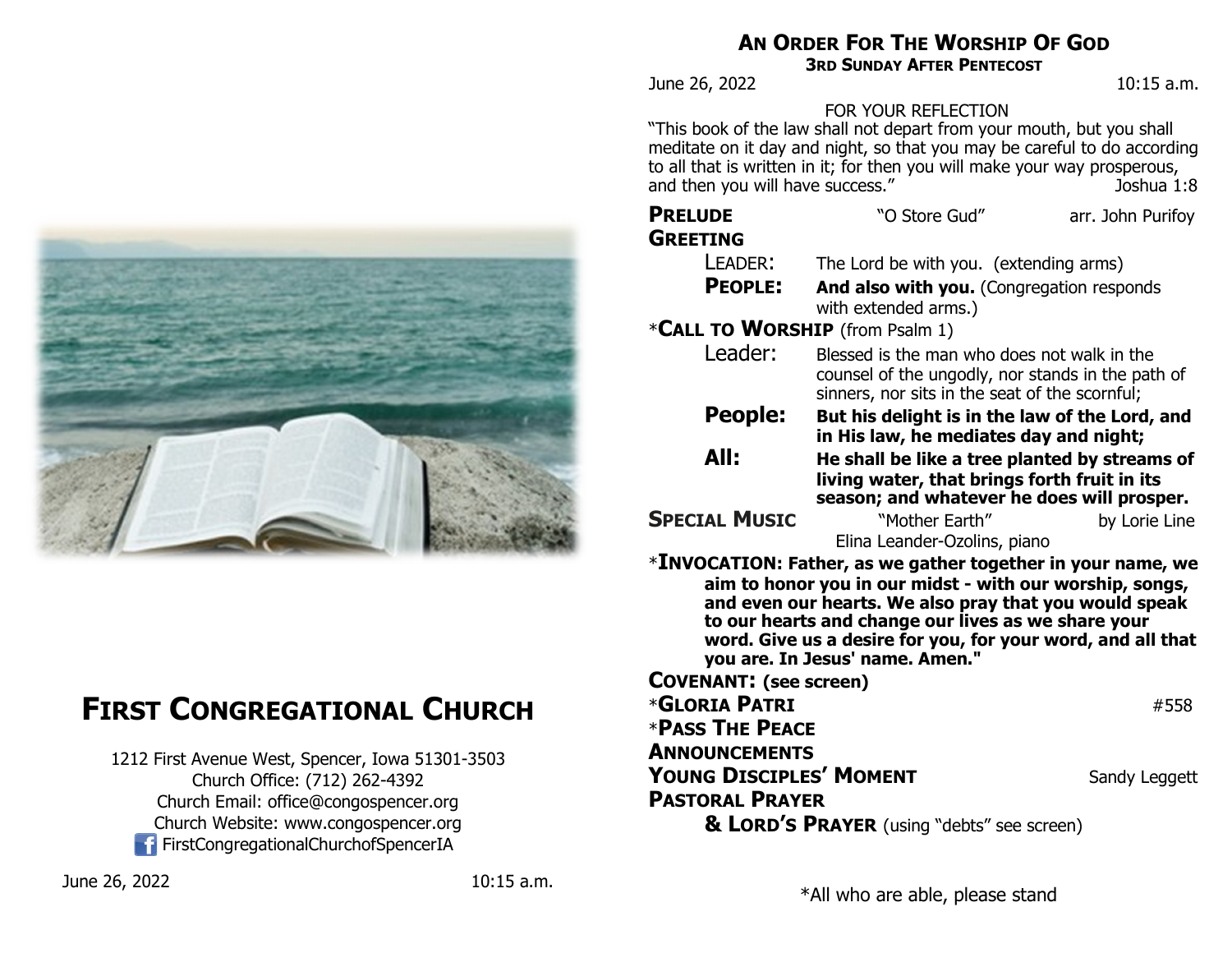| <b>THE OFFERING</b><br>Ponder the gifts you will offer to God: |                                                               |               |  |  |
|----------------------------------------------------------------|---------------------------------------------------------------|---------------|--|--|
|                                                                | your tithes, your time, your resources.                       |               |  |  |
| <b>OFFERTORY</b>                                               | "Deck Thyself, My Soul, with Gladness"                        |               |  |  |
|                                                                | by Robert Lau                                                 |               |  |  |
| *DOXOLOGY                                                      |                                                               | #563          |  |  |
| *OFFERTORY PRAYER                                              |                                                               |               |  |  |
|                                                                | <b>MIDDLE HYMN</b> "How Great Thou Art"                       | #27           |  |  |
| <b>SCRIPTURE READINGS (See Insert)</b>                         |                                                               |               |  |  |
|                                                                | <b>MEDITATION</b> "Four Characteristics of Scripture, Part 2" |               |  |  |
|                                                                |                                                               | David Lyons   |  |  |
|                                                                | *CLOSING HYMN "God, You Spin the Whirling Planets" vs 1 #28   |               |  |  |
| <b>*BENEDICTION</b>                                            |                                                               |               |  |  |
|                                                                | *CHORAL BLESSING "God Be With You"                            | #580          |  |  |
| God be with you till we meet again                             |                                                               |               |  |  |
| By his counsels guide, uphold you,                             |                                                               |               |  |  |
| With his sheep securely fold you;                              |                                                               |               |  |  |
| God be with you till we meet again. Amen.                      |                                                               |               |  |  |
| <b>POSTLUDE</b>                                                | "Joyful, Joyful, We Adore Thee"                               | by Robert Lau |  |  |
| "Ode to Joy" Beethoven & Rondeau-Mouret                        |                                                               |               |  |  |

\*All who are able, please stand

 \*\*Please join us for prayer time after worship service today. Let's pray for our church community.



Flowers are in memory of Mary Elise Bradley by David R. Bradley



**150th Anniversary Celebration July 9-10 Open to Everyone!! See insert for event details**



**Special Music** Please share your musical talents this summer with the church. Contact the church office to schedule a Sunday.



**Summer Office Hours Monday—Friday 9:00—12:30 May 31—September 2**





Ministers - All Today's Pastor— David Lyons Director of Youth & Family Ministry– Joseph Leggett familyministry@congospencer.org Church Secretary - Michelle Tullberg office@congospencer.org Organist / Accompanist / Bell Choir & Choir Director - Elina Leander-Ozolins Building Managers - Jodie Marlow and Lori Haburn

Proud to be a member of the National Association of Congregational Christian Churches and the Iowa-Nebraska Association of Congregational Christian Churches.



#### **MISSION STATEMENT ~ FIRST CONGREGATIONAL CHURCH ~ SPENCER, IOWA**

The First Congregational Church of Spencer joyfully worships and praises God. Bound by our covenant, we strive to be the Body of Christ throughout the world by loving, helping and supporting our church family and others through fellowship, missions, and outreach. Our philosophy encourages all people to experience God's grace by freely thinking and building personal relationships with Christ to the glory of God.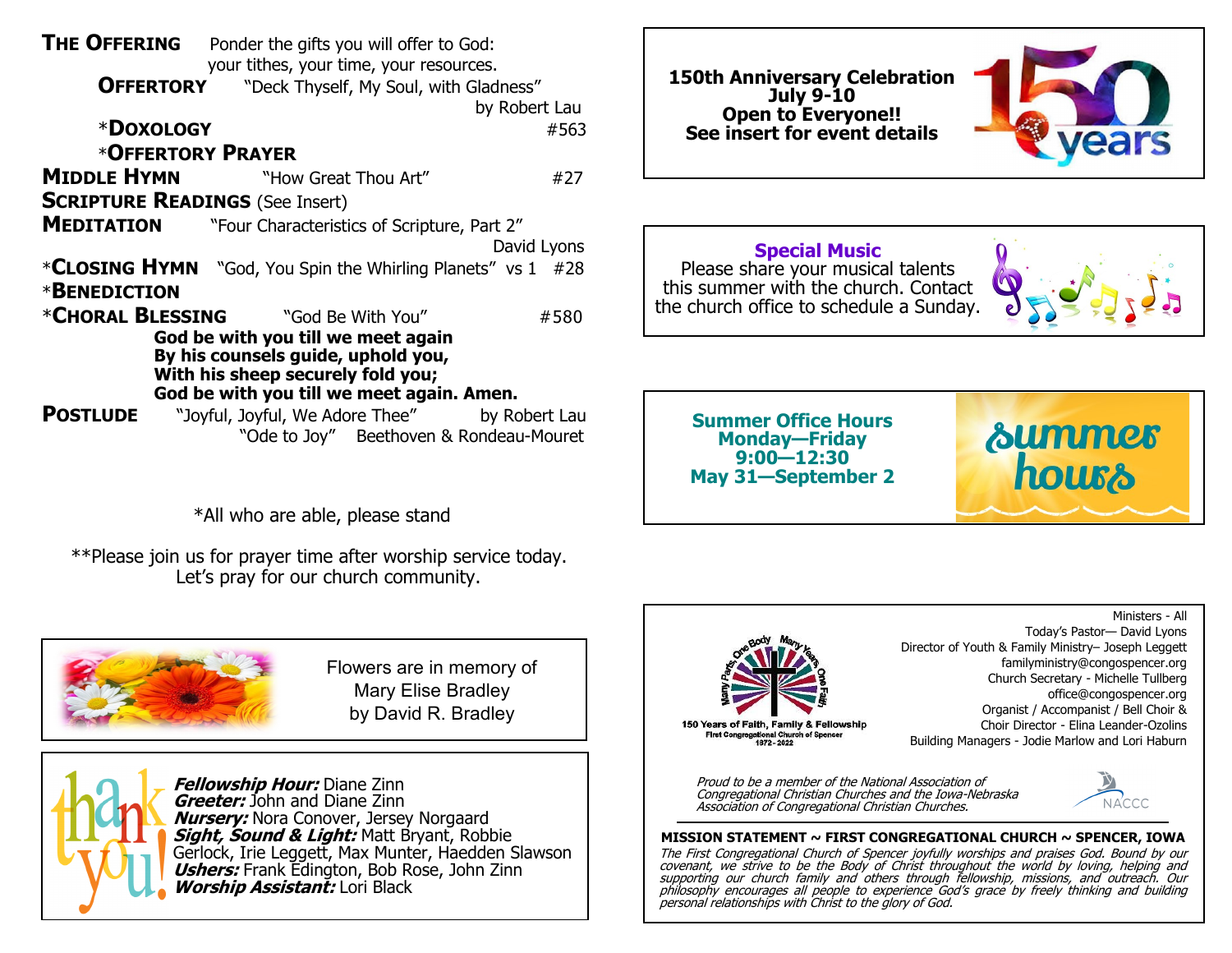#### **Scriptures June 29, 2022**

#### **Romans 10:17**

Faith comes by hearing the message, and the message is heard through the word about Christ.

#### **John 14:6**

Jesus answered, "I am the way and the truth and the life. No one comes to the Father except through me.

#### **Matthew 4:4**

"It is written: 'Man shall not live on bread and water alone but on every word that comes from the mouth of God.'

#### **Deuteronomy 32:47**

They are not just idle words for you—they are your life. By them you will live.

#### **1 Peter 2:2**

Like newborn babies, crave pure spiritual milk.

#### **Deuteronomy 4:2**

Do not add to what I command you and do not subtract from it, but keep the commands of the Lord your God that I give you.

#### **Deuteronomy 12:32**

See that you do all I command you; do not add to it or take away from it.

#### **Proverbs 30:5-6**

<sup>5</sup> "Every word of God is flawless; he is a shield to those who take refuge in him.

 $6$  Do not add to his words, or he will rebuke you and prove you a liar.

#### **Scriptures June 29, 2022**

#### **Romans 10:17**

Faith comes by hearing the message, and the message is heard through the word about Christ.

#### **John 14:6**

Jesus answered, "I am the way and the truth and the life. No one comes to the Father except through me.

#### **Matthew 4:4**

"It is written: 'Man shall not live on bread and water alone but on every word that comes from the mouth of God.'

#### **Deuteronomy 32:47**

They are not just idle words for you—they are your life. By them you will live.

#### **1 Peter 2:2**

Like newborn babies, crave pure spiritual milk.

#### **Deuteronomy 4:2**

Do not add to what I command you and do not subtract from it, but keep the commands of the Lord your God that I give you.

#### **Deuteronomy 12:32**

See that you do all I command you; do not add to it or take away from it.

#### **Proverbs 30:5-6**

<sup>5</sup> "Every word of God is flawless; he is a shield to those who take refuge in him.

 $6$  Do not add to his words, or he will rebuke you and prove you a liar.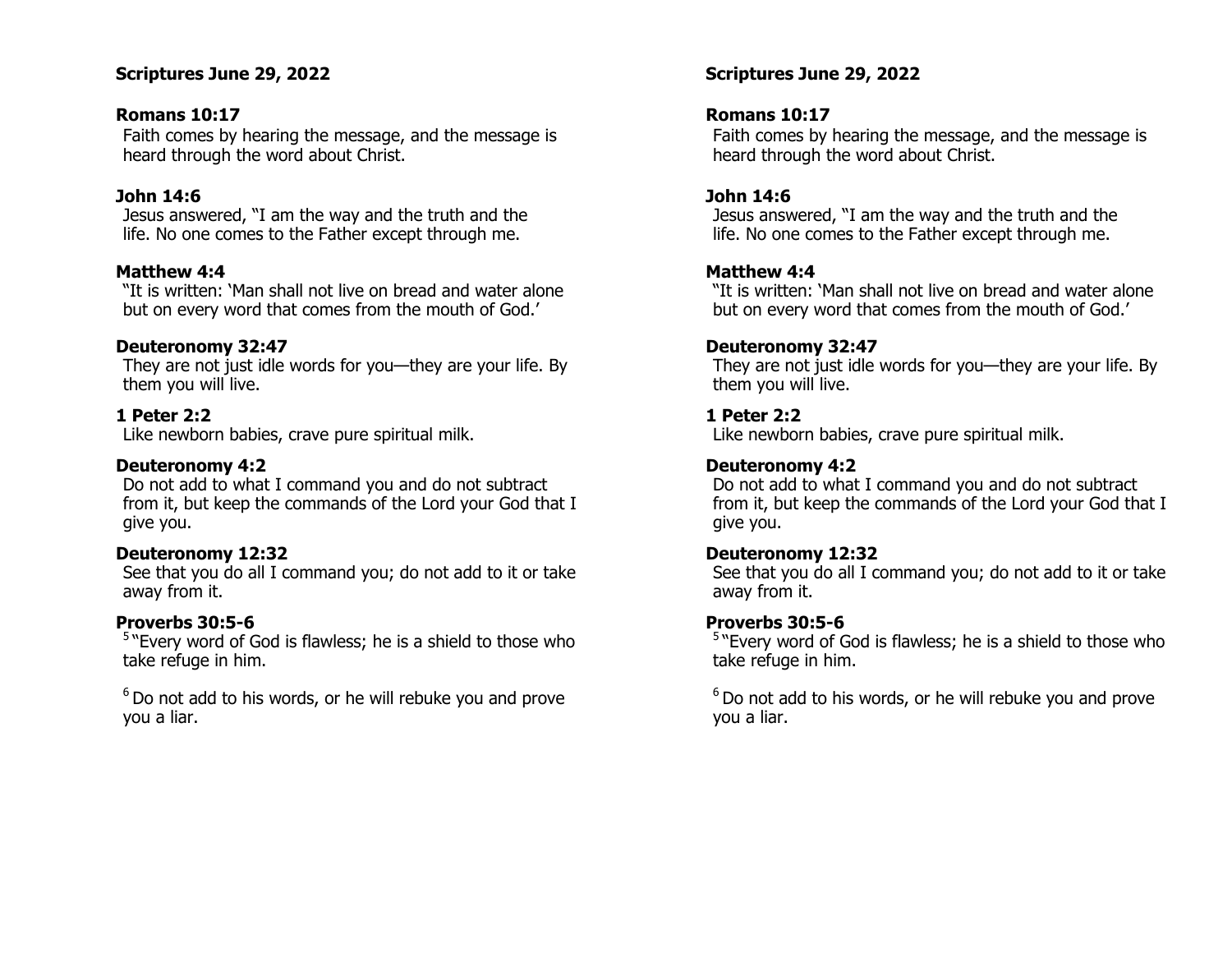# **First Congregational Church 150th Anniversary Celebration July 9-10, 2022**

## **Saturday, July 9**

- Open house with the viewing of the articles in the time capsule and the church building which will be available to the public from 4 – 5 pm**.**
- Potluck Picnic at 5 pm North Park**. (Please bring your own table service.)** Serving iced tea and lemonade along with the main course, hamburgers and hotdogs will be provided.
- Keeping with the tradition of past fellowship meals we would like to suggest that last names beginning with A–M bring a salad type of dish and N–Z bring a vegetable dish to share. The ice cream will also be furnished by the church.
- Joseph and the VBS team will have a few games and there will be a camp like sing-a-long time including introductions of former Pastors and lay leaders that have served the church. A video of church members reminiscing will be shown as well.

### **Sunday, July 10**

- Worship service will include former Pastors Casey vanderBent, Pastor Tom Van Tassell, Pastor Wendy Van Tassell, Pastor Chris Richards and possibly Pastor Dr. Patrick Shelly – depending if Dr. Shelly's health allows him to join us.
- Introductions of all lay leaders and pulpit supply Pastors will be recognized. We are planning to have a group photo taken outside in the court yard of all those in attendance by a drone.
- After worship there will be a Free Will Offering for the catered meal from Crazy Bob's from Hartley of pulled pork with salads and other fixings and birthday cake for our church's 150<sup>th</sup> birthday.
- The video will again be playing for people to watch, there will be a time of fellowship and looking at the memorabilia and history of the items that will be added to the time capsule for this special celebration of our church's rich heritage.